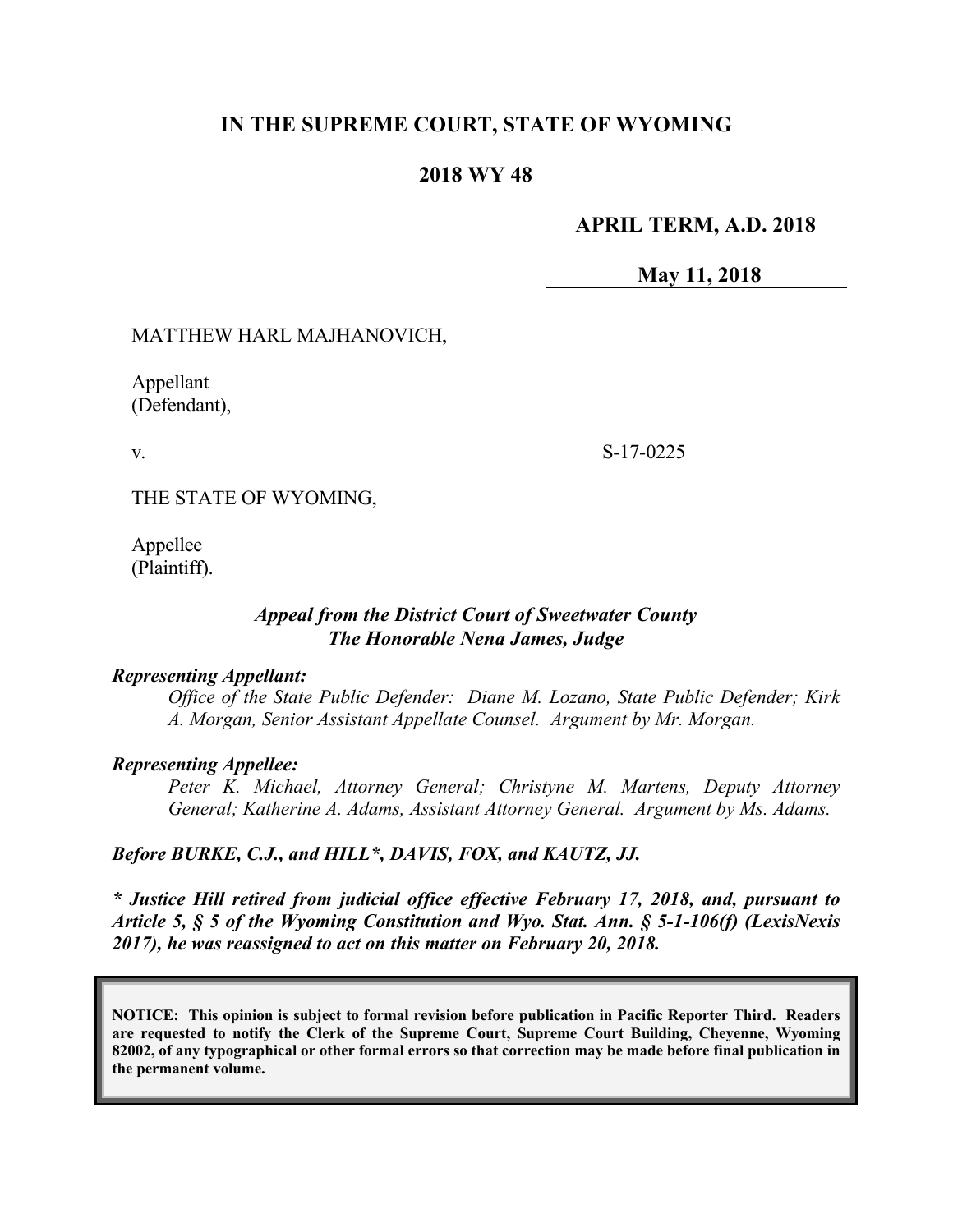## **BURKE, Chief Justice.**

[¶1] Appellant, Matthew Harl Majhanovich, challenges his conviction for delivery of a controlled substance, methamphetamine, in violation of Wyo. Stat. Ann. § 35-7- 1031(a)(i) (LexisNexis 2015). He contends the photo identification procedure used by law enforcement during their investigation of the crime resulted in an unreliable identification. We affirm.

## *ISSUE*

[¶2] Appellant presents the following issue:

Was the photographic identification procedure used by law enforcement so impermissibly suggestive as to give rise to a very substantial likelihood of irreparable misidentification?

## *FACTS*

[¶3] On April 19, 2016, Special Agent Cody Ruiz of the Wyoming Division of Criminal Investigation received information from a confidential informant indicating that approximately two pounds of methamphetamine would be delivered to Rock Springs, Wyoming later that day from Colorado. He learned that Aaron Alonso expected to receive some of the methamphetamine at his residence in Rock Springs. As a result, Agent Ruiz arranged for a team of law enforcement officers, including Detective James Rhea, to conduct surveillance of Mr. Alonso's residence.

[¶4] Later that evening, Detective Rhea observed Appellant arrive at Mr. Alonso's residence in a black Chevy pickup. When Mr. Alonso exited his residence, he walked around the truck and got "a good look at" Appellant because his window was rolled down. Mr. Alonso recognized Appellant from previous instances in which he had seen him driving around. Mr. Alonso climbed into the rear passenger seat of the truck. Appellant then drove down the street, pulled over by a stop sign, and then turned around and returned to Mr. Alonso's residence. During this time, Mr. Alonso paid Appellant \$200.00 for some methamphetamine. Detective Rhea observed Appellant as he drove away from Mr. Alonso's residence. Detective Rhea recognized the pickup and identified Appellant as the driver of the truck based on previous investigations involving Appellant. He relayed this information to Agent Ruiz.

[¶5] Agent Ruiz subsequently arrested and interviewed Mr. Alonso. During the interview, Mr. Alonso identified Appellant by his first name, "Matt," and admitted that he had purchased methamphetamine from him. Mr. Alonso then identified Appellant in a photograph after Agent Ruiz showed him a single photo and asked him, "[W]ho is this or is this Matt?"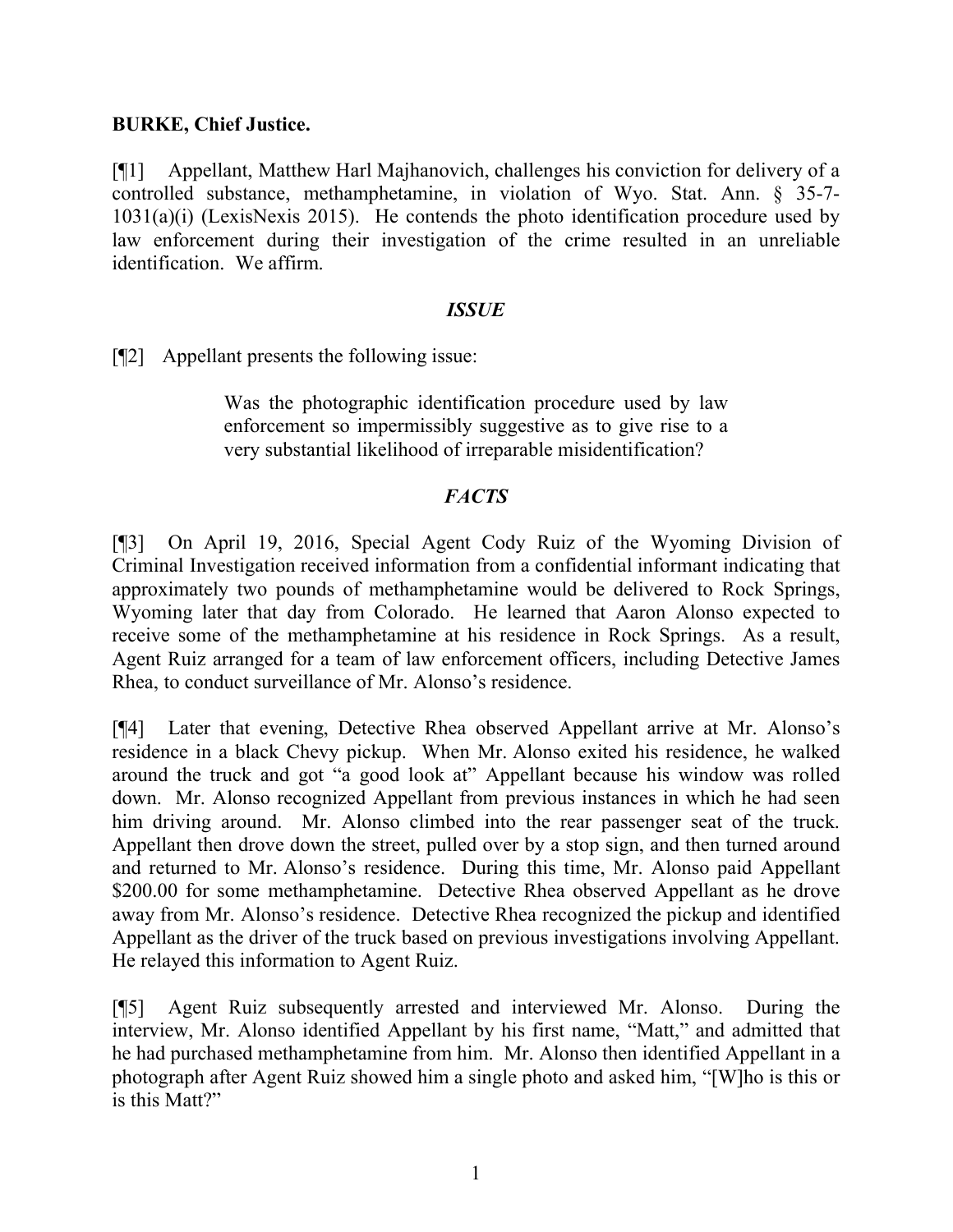[¶6] The State charged Appellant with one count of unlawful delivery of a controlled substance, methamphetamine, in violation of Wyo. Stat. Ann. § 35-7-1031(a)(i). Appellant entered a plea of not guilty and subsequently filed a "Motion *in Limine* to Exclude Evidence of Photo Identification." Appellant asserted that the presentation of a single photo to Mr. Alonso was an impermissibly suggestive identification procedure resulting in an unreliable identification.

[¶7] The district court held a hearing on the motion, and the State presented testimony from Detective Rhea and Agent Ruiz. Based on the totality of the circumstances, the court determined that the identification procedure was not impermissibly suggestive and that there was not a substantial likelihood of an irreparable misidentification. The court denied the motion.

[¶8] At trial, the State presented testimony from Detective Rhea, Agent Ruiz, and Mr. Alonso, and defense counsel was provided an opportunity to cross-examine each of the witnesses. Detective Rhea testified that he identified Appellant during his surveillance. Mr. Alonso identified Appellant as the person who sold him methamphetamine. Defense counsel did not cross-examine either witness about their identifications of Appellant and did not contest that he was in the vehicle with Mr. Alonso. He claimed that he was the purchaser of methamphetamine, rather than the seller. Appellant was convicted and sentenced to 10 to 13 years in prison. This appeal followed.

# *STANDARD OF REVIEW*

[¶9] During the proceedings below, Appellant challenged the photo identification in a motion *in limine*. That motion was denied. In this appeal, however, Appellant does not specifically challenge the denial of that motion. Rather, Appellant asserts, generally, that the photo identification procedure violated his constitutional right to due process. The United States Supreme Court has recognized "a due process check on the admission of eyewitness identification," which applies "when the police have arranged suggestive circumstances leading the witness to identify a particular person as the perpetrator of a crime." *Perry v. New Hampshire*, 565 U.S. 228, 232, 132 S.Ct. 716, 720, 181 L.Ed.2d 694 (2012). We review questions involving interpretation of constitutional rights *de novo*. *Broussard v. State*, 2017 WY 73, ¶ 8, 396 P.3d 1016, 1020 (Wyo. 2017).

# *DISCUSSION*

[¶10] Appellant contends that the photo identification procedure used by law enforcement violated his right to due process of law. He claims that the showing of a single photograph to Mr. Alonso, accompanied by the question, "Is this Matt?", is impermissibly suggestive. He contends that, as a result of the identification procedure,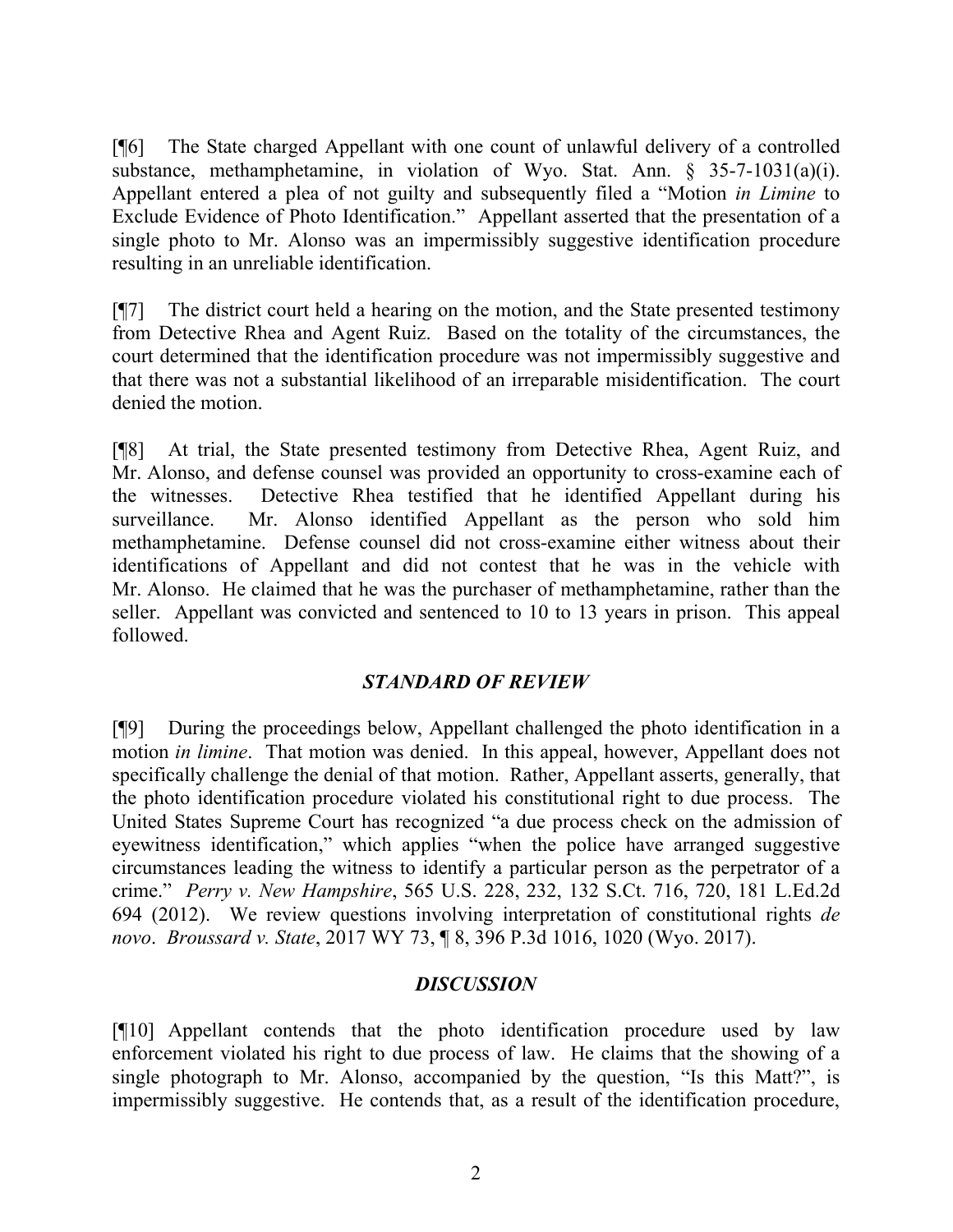there is a substantial likelihood that Mr. Alonso misidentified him. Accordingly, Appellant asserts that his conviction should be reversed and that the matter should be remanded for a new trial.

[¶11] We have stated that "The principal motive for excluding such evidence is to keep eyewitness identifications from the jury where circumstances strongly suggest that the State caused the witness to make a mistake." *Green v. State*, 776 P.2d 754, 756 (Wyo. 1989). We use a two-part test to determine whether photographic identifications violate due process:

> This court follows the United States Supreme Court's twopronged approach when determining whether witness identifications violate due process. *Green v. State*, 776 P.2d 754, 756 (Wyo. 1989); *Sears v. State*, 632 P.2d 946, 948–49 (Wyo. 1981). First, we determine whether the identification procedures were unnecessarily suggestive, *i.e.,* was the procedure surrounding the identification suggestive and if so were there good reasons why less suggestive procedures were not used. *See generally*, Wayne R. LaFave and Gerald H. Israel, 1 Criminal Procedure § 7.4(b) at 581 (1984) (*citing Stovall v. Denno*, 388 U.S. 293, 87 S.Ct. 1967, 18 L.Ed.2d 1199 (1967)). Second, if we determine that the identification procedures were unnecessarily suggestive, we look to the totality of the circumstances to discern whether the unnecessarily suggestive identification was otherwise reliable. *Green*, 776 P.2d at 756. In other words we

> > weigh a number of factors against the corrupting influence of the identification procedure. We consider whether time and environmental conditions gave the witness an ample opportunity to view the perpetrator of the crime at the scene. We also examine the degree of the witnesses' attention to the perpetrator at that time, giving due regard to whether the witness was casually or intimately involved in the criminal event, and whether the witness had any special training or experience in making observations or identifications. Next, we analyze the accuracy of any description the witness may have given prior to identifying a suspect, in terms of the time lapse between the event and the description, the extent of the characteristics described, and the extent to which those characteristics peculiarly identify the suspect. Finally, we consider the certainty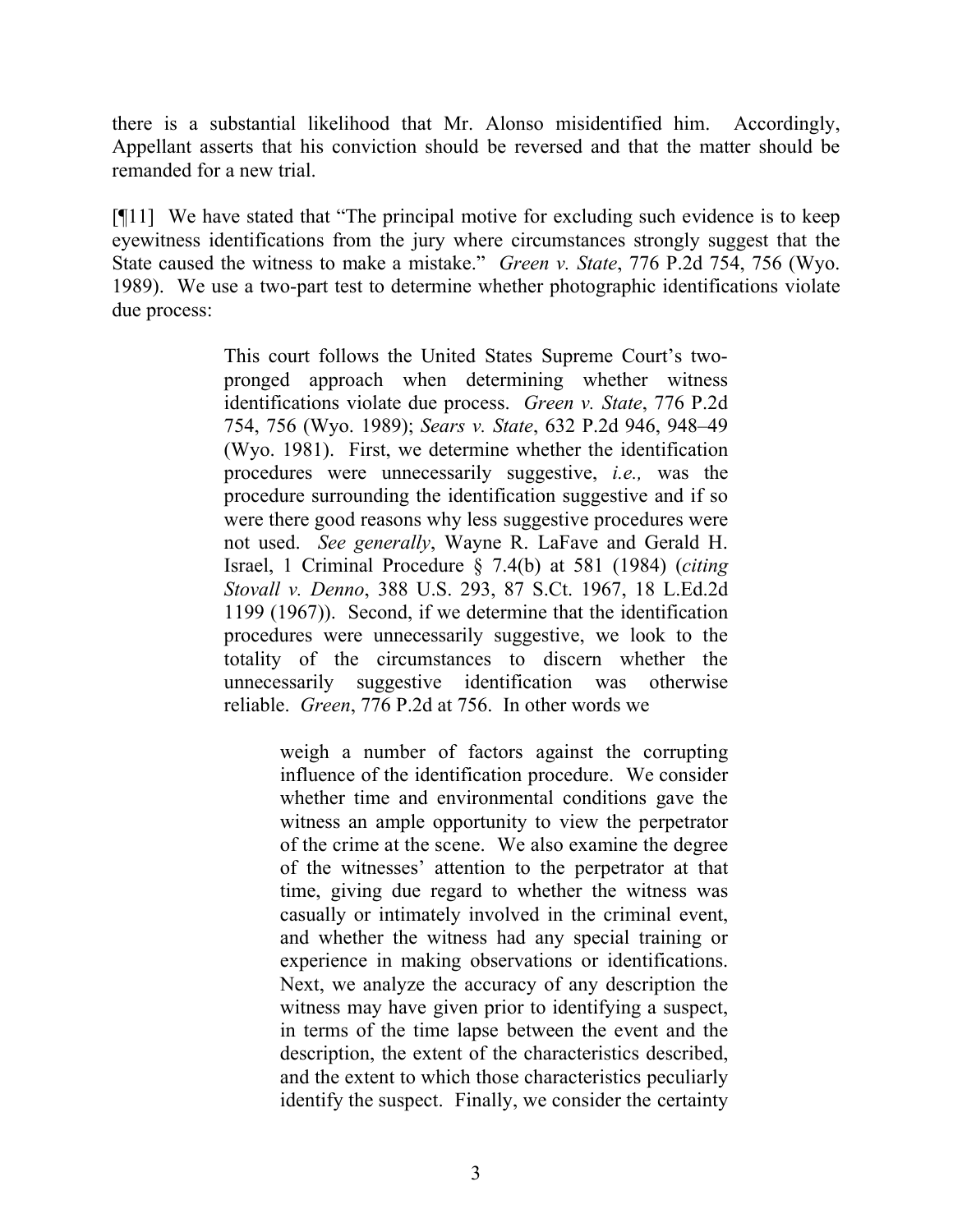with which the witness identified the suspect and the time that elapsed between the criminal encounter and the later identification.

*Green*, 776 P.2d at 756. If we conclude that the identification was unnecessarily suggestive and not sufficiently reliable, then admission of the identification is violative of due process.

*McCone v. State*, 866 P.2d 740, 747–48 (Wyo. 1993); *see also Hogan v. State*, 908 P.2d 925, 928–29 (Wyo. 1995).

[¶12] The parties dispute whether the identification procedures were impermissibly suggestive. Appellant cites cases from other jurisdictions which, he asserts, indicate that showing a single photograph to a witness is almost always unnecessarily suggestive. *See, e*.*g*., *State v. Ostrem*, 535 N.W.2d 916, 921 (Minn. 1995) ("Single photo line-up identification procedures have been widely condemned as unnecessarily suggestive."). The State counters that this Court, in *Taul v. State*, 862 P.2d 649, 654 (Wyo. 1993), recognized that showing a single photograph of a suspect to a witness is not impermissibly suggestive if there is no improper comment or activity on the part of the police. We need not resolve this dispute, however, because we conclude that even if the procedure was impermissibly suggestive, the identification was sufficiently reliable to satisfy the demands of due process.

[¶13] In the present case, Agent Ruiz asked Mr. Alonso to confirm the identification of Appellant that Detective Rhea had already made during his surveillance. At the hearing on Appellant's motion to suppress Mr. Alonso's identification, Detective Rhea testified that he associated the vehicle that picked up Mr. Alonso with Appellant based on his previous investigations:

> Mr. Majhanovich has been in and out of narcotics investigations with several of the agencies including mine for quite some time, especially around that time period. So there ha<sup>[d]</sup> been many instances in the past that I had observed Mr. Majhanovich driving that vehicle and followed that vehicle in a surveillance capacity.

Detective Rhea also ran the license plate on the vehicle, which revealed that the truck was owned by Appellant. He further testified that, during his surveillance, he observed Appellant driving the vehicle as it passed him after leaving Mr. Alonso's residence, and after dropping Mr. Alonso off at his residence. He stated "They passed me again, driver's side to driver's side. I was able to identify Mr. Majhanovich was the driver then as well." Detective Rhea communicated his observations to Agent Ruiz.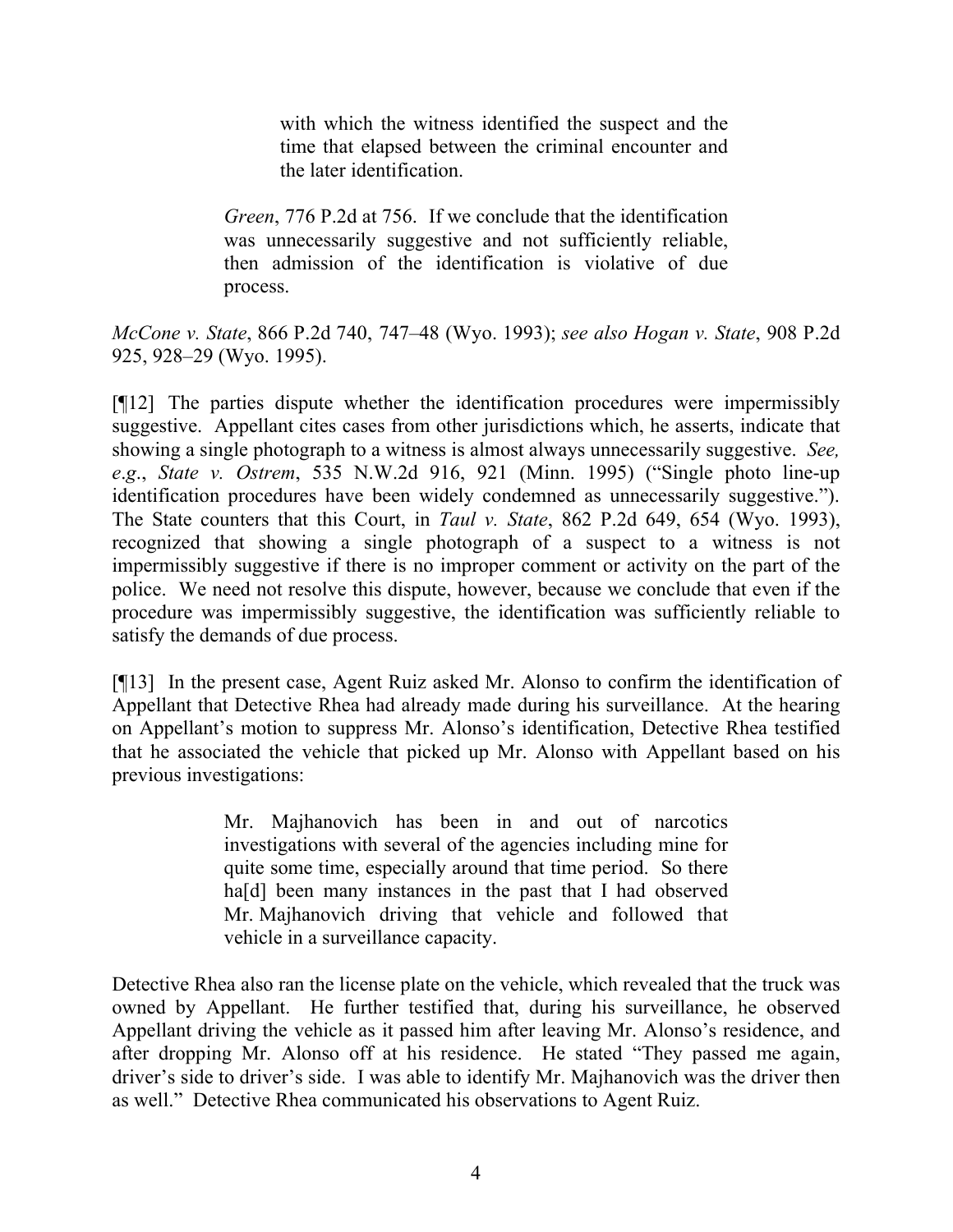[¶14] During Mr. Alonso's subsequent interview with Agent Ruiz, Mr. Alonso identified Appellant by his first name, "Matt," and gave an account of his encounter with Appellant that was consistent with Detective Rhea's observations. Agent Ruiz then showed Mr. Alonso a jail photograph of Appellant and asked, "[W]ho is this or is this Matt?" During the motion hearing, Agent Ruiz explained that, because he knew that Detective Rhea had identified Appellant during his surveillance, "we just needed the corroboration from Mr. Alonso."

[¶15] Based on the witnesses' testimony at the hearing on Appellant's motion, the district court denied the motion and determined the identification issue could be adequately explored through cross-examination at trial. The defendant's right of crossexamination is one of several safeguards the Supreme Court identified in *Perry v. New Hampshire* that help ensure the reliability of eyewitness identifications. The Court noted, first, that "the jury, not the judge, traditionally determines the reliability of evidence." *Id.*, 565 U.S. at 245, 132 S.Ct. at 728. It then proceeded to set forth additional protections against the use of an unreliable identification:

> We also take account of other safeguards built into our adversary system that caution juries against placing undue weight on eyewitness testimony of questionable reliability. These protections include the defendant's Sixth Amendment right to confront the eyewitness. See *Maryland v. Craig*, 497 U.S. 836, 845, 110 S.Ct. 3157, 111 L.Ed.2d 666 (1990) ("The central concern of the Confrontation Clause is to ensure the reliability of the evidence against a criminal defendant."). Another is the defendant's right to the effective assistance of an attorney, who can expose the flaws in the eyewitness' testimony during cross-examination and focus the jury's attention on the fallibility of such testimony during opening and closing arguments. Eyewitness-specific jury instructions, which many federal and state courts have adopted, likewise warn the jury to take care in appraising identification evidence. See, *e.g.*, *United States v. Telfaire*, 469 F.2d 552, 558–559 (C.A.D.C. 1972) *(per curiam)* (D.C. Circuit Model Jury Instructions) ("If the identification by the witness may have been influenced by the circumstances under which the defendant was presented to him for identification, you should scrutinize the identification with great care."). See also *Ventris*, 556 U.S., at 594, n. \*, 129 S.Ct. 1841 (citing jury instructions that informed jurors about the unreliability of uncorroborated jailhouse-informant testimony as a reason to resist a ban on such testimony); *Dowling*, 493 U.S., at 352–